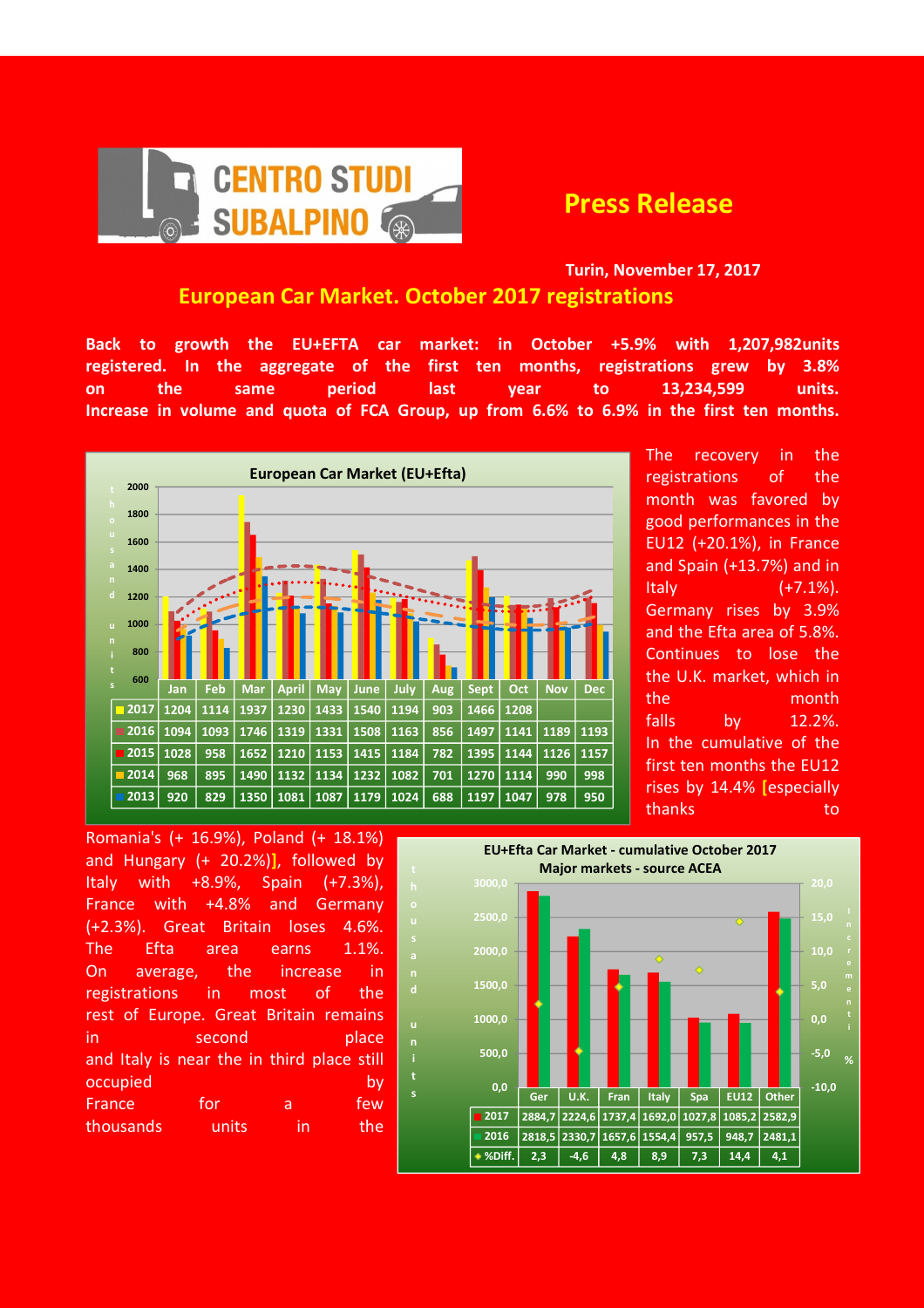## ranking of the major European countries.

As regards Italy in particular slightly slower growth in car registrations in october: + 7.1% with 157,900 registered vehicles. The figure for the first ten months shows an increase of 8.9% to 1.692.047 units.



Monthly registrations. ('000 units) Source Min. Trasporti/Anfia/Unrae

Anfia emphasizes that "even in October the market is good, though growing less compared with September (+ 8.1%), which can also count on a working day more than October 2016 (22 days vs. 21).

Once again, we are in the presence of higher volumes, for this month, since 2009, when the registrations exceeded 196,000 units. "

According to Unrae, "We are approaching the fatal goal of 2,000,000 cars, that we will not reach however, but the market will certainly be better than 2010, the last year of the incentives era. With the autumn, attention was focused on emissions, - amplified by recent events in the Val di Susa Valley bringing to the fore the urgent issues of the aging of the running park. From an analysis carried out by the UNRAE Center for Studies and Statistics, it appears that, on a really operating park of 36.4 million vehicles (December 2016), the old park consists of 1.6 million Euro 0 ( i.e. the era of the catalytic converter on internal combustion engines and registered before 1993); 2.2 million cars Euro 1 and 4.3 million Euro 2, a total of 8.1 million Euro 3 vehicles, i.e. registered before 2001, so with over 16 years of life (22% of the park really circulating).

At the moment, the speed of leaving the park of these cars is very slow: if we are considering radiation, at its current speed, it would take 32 years to dispose of all cars before the Euro Directive, 25 years to eliminate all Euro 1 and 10 years for Euro 2 ".

Passed with the Senate's approval the new electoral law, political discussions focus on the approval of economic measures. (Budget Law). For the rest, it is back to the usual political debate in a framework that remains uncertain as to the real reforms the country

6 8 10 12 14 Unemployment in September 2017 Source Eurosta



needs to consolidate the economic results achieved in recent months. Mr Gentiloni's government